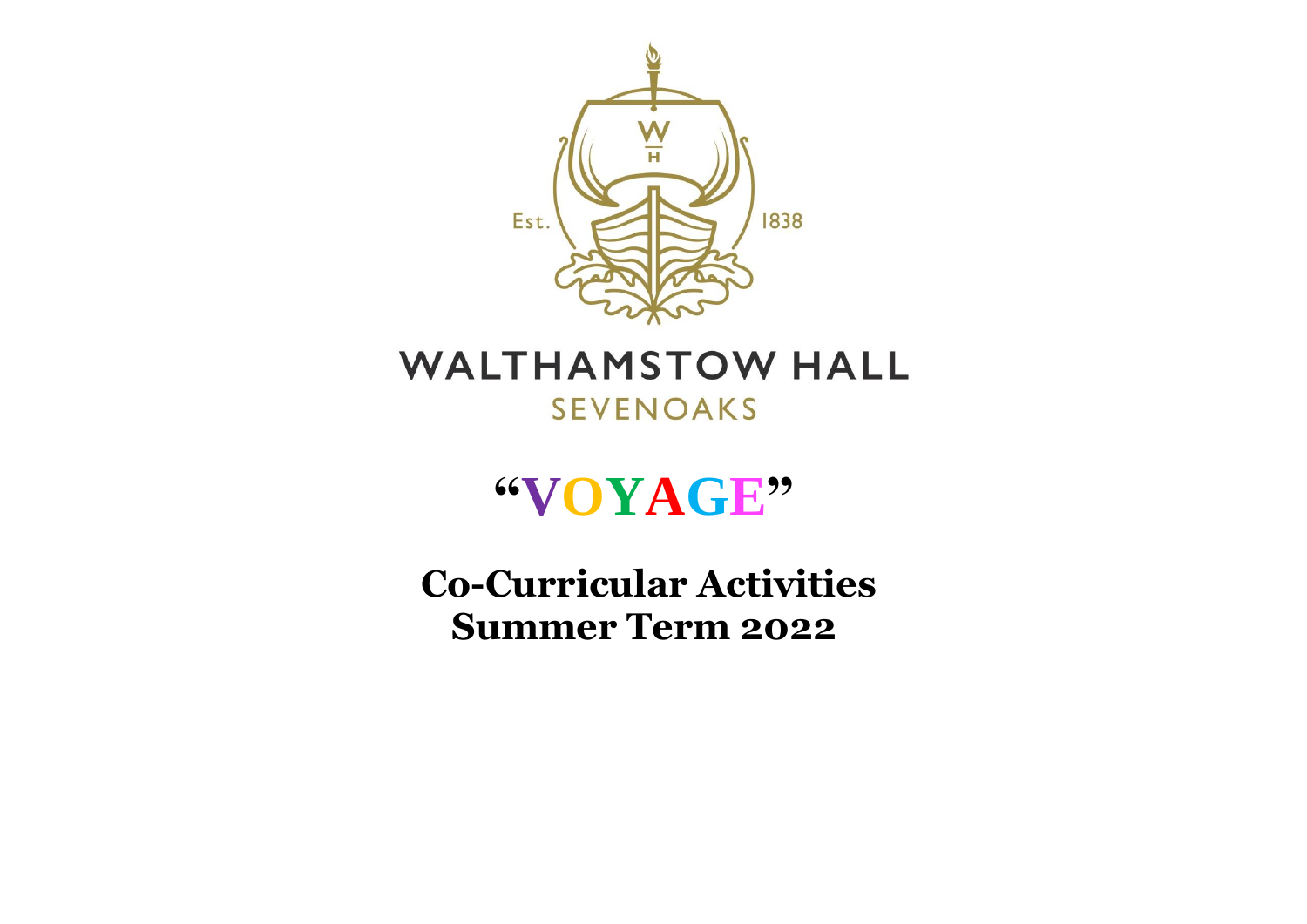|                                                                                                                                         | Monday                                                                                                                                                                                     | <b>Tuesday</b>                                                                                                                                                                                                                                                                                                                                                                                                                    | Wednesday                                                                                                                                                                                                                                                                                                                                                | Thursday                                                                                                                                                                                                                                          | Friday                                                                                                                                                                                                      |
|-----------------------------------------------------------------------------------------------------------------------------------------|--------------------------------------------------------------------------------------------------------------------------------------------------------------------------------------------|-----------------------------------------------------------------------------------------------------------------------------------------------------------------------------------------------------------------------------------------------------------------------------------------------------------------------------------------------------------------------------------------------------------------------------------|----------------------------------------------------------------------------------------------------------------------------------------------------------------------------------------------------------------------------------------------------------------------------------------------------------------------------------------------------------|---------------------------------------------------------------------------------------------------------------------------------------------------------------------------------------------------------------------------------------------------|-------------------------------------------------------------------------------------------------------------------------------------------------------------------------------------------------------------|
| <b>Before School</b><br>$07:45 -$<br>08:20am                                                                                            | <b>Junior String Orchestra Grade</b><br>$1 - 4$ (Downton) (08:00-08:30)<br><b>Skills and Fitness (all years)</b><br>$(07:45-08:20)$                                                        | <b>*Music Theory (08:20-8:50)</b><br><b>Wind Band (10:00-10:20)</b>                                                                                                                                                                                                                                                                                                                                                               | Elite Swimming (07:15)                                                                                                                                                                                                                                                                                                                                   |                                                                                                                                                                                                                                                   | Elite Swimming (07:15)<br><b>Wake and Shake - Dance</b><br>Studio (08:00-08:30)<br><b>Aural Training (10:00-</b><br>10:20                                                                                   |
| Lunch<br><b>Unless stated</b><br>all Clubs start<br>at $1:25$ pm                                                                        | *Judo Y7- 13 (Mulberry Hall)<br><b>Y7 Choir (Main Hall)</b><br><b>Junior Chamber Choir (by</b><br>invitation) Downton 3                                                                    | *Music Theory (1:30)<br><b>Art Club (EBH)</b><br><b>Flute Choir</b><br><b>Running Club (meet at Hub)</b><br>(12.45)<br><i>*Squash (all years)</i><br><b>Y7 Bridge Club (S4)</b><br><b>Textiles Craft club (Library)</b><br><b>Junior Linguistics Club</b><br>(UE13)<br><b>Latin clinic (LE3)</b><br><b>Student Librarians</b><br><b>Y7 Food Club (Food room)</b><br><b>Gardening Club (outside</b><br>EBH)<br>Y7 Rounders (12.45) | <b>Touch Typing (Library)</b><br><b>Y7 Lacrosse</b><br><b>Y7 Tennis</b><br><b>Student Librarians</b><br><b>Advanced Ensemble - Grade</b><br>6+ (Downton)<br><b>Booked for Lunch (Library)</b>                                                                                                                                                            | <b>Student Librarians</b><br><b>Computer Science</b><br><b>Club</b><br><b>Spanish Club (SI)</b><br><b>Cellistas</b><br><b>Science Club (CI)</b><br><b>Touch Typing</b><br><b>History Club (LE2)</b><br><b>Y7 Cricket (12.45)</b>                  | <b>Geography Club</b><br>Y7 & Y8 Tennis<br><b>Board Games (Library)</b><br><b>Student Librarians</b><br><b>Christian Union (S2)</b><br><b>Cross-Country Running</b><br><b>Club (Meet at Hub)</b><br>(12.45) |
| <b>After School</b><br><b>Unless stated</b><br>all Clubs start<br>at 4:15 and<br>finish at<br>5:30pm (other<br>than sports<br>fixtures) | <b>Vivaldi Strings Grades 5-8</b><br>$(4:15 - 4:45)$ tbc<br><b>Athletics Club (All Years)</b><br><b>Board Games (Library)</b><br><b>Elite Badminton Squad (5.00-</b><br>6.00 <sub>pm</sub> | <b>Sports Fixtures</b><br>*Music Theory (4:15 - 4:45)<br>Chamber music (4:15-5:00)<br><b>Board Games (Library)</b><br><b>Elite Badminton Squad</b><br>$(5.00-6.00pm)$<br>*Additional Tennis coaching<br>$(4.00 - 5.00pm)$                                                                                                                                                                                                         | Swimming Squad (4:15-5:15)<br>Orchestra (Grade 4+ - Hall)<br>$(4:15-4:45)$<br><b>Training Orchestra-</b><br>(Downton 2) (4:15-4:45)<br><b>Sports Fixtures</b><br><b>Board Games (Library)</b><br><b>U12 Badminton Club for All</b><br>$(4.00 - 5.00)$<br>Elite Badminton (5.00-6.00)<br><b>Drama Club (Spring &amp;</b><br>Summer term only) (4.15-5.00) | <b>Board Games (Library)</b><br><b>Big Questions Seminar</b><br><b>Series (Salmon Wing)</b><br><b>James and Giant Peach</b><br><b>Costume club (All</b><br><b>Years) (Textiles</b><br>studio)<br><b>Y7 Carnegie Book</b><br><b>Club (Library)</b> |                                                                                                                                                                                                             |

**VOLUNTEERING OPPORTUNITIES AND SKILLS YOUR HEALTH AND WELL-BEING ARTS AND CREATIVITY GLOBAL CITIZENSHIP ENRICHMENT OF ACADEMIC CURRICULUM**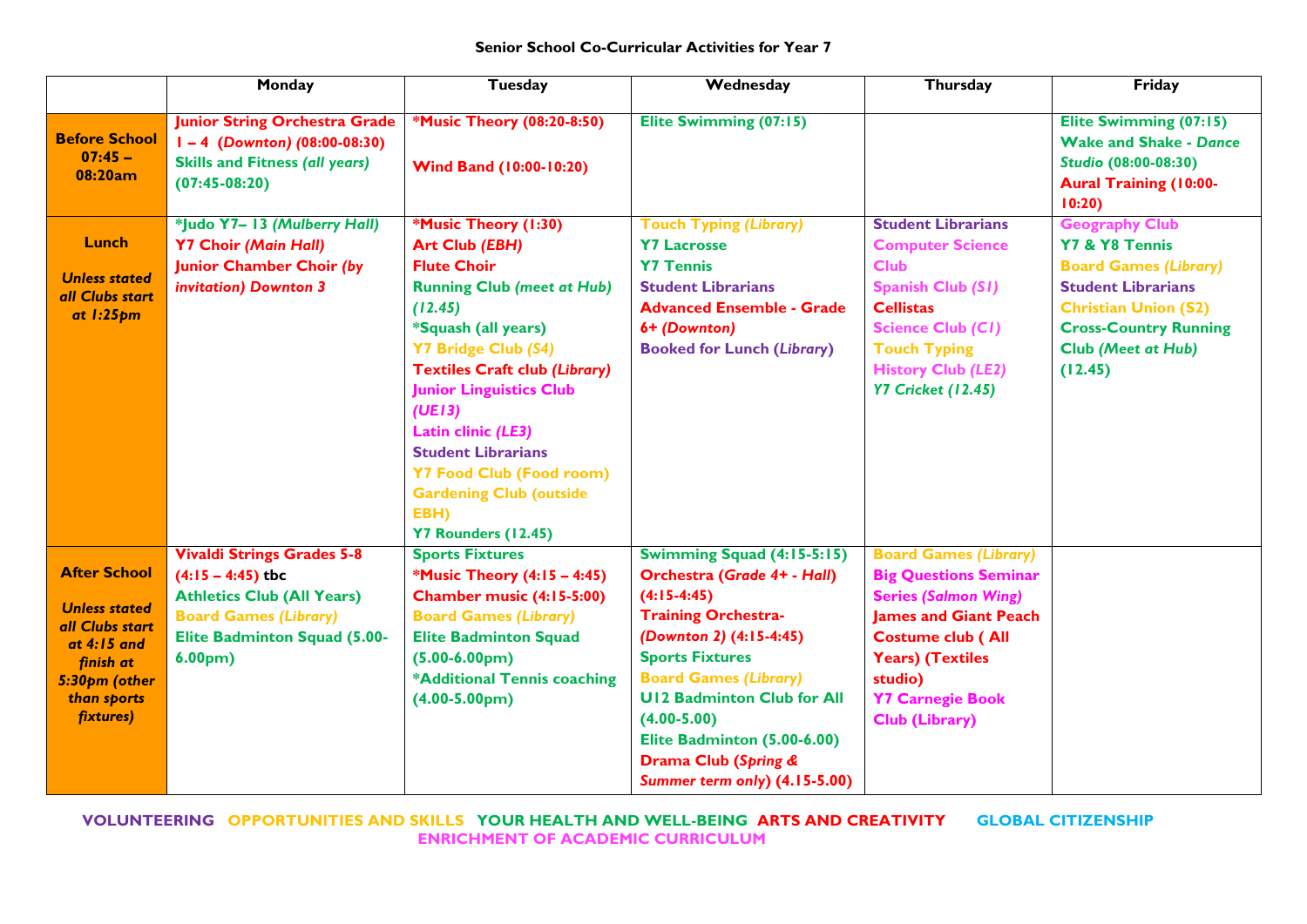|                                                                                                                                        | Monday                                                                                                                                                                                                                                                                                                                                                                                                | Tuesday                                                                                                                                                                                                                                                                                                                                                                                                     | Wednesday                                                                                                                                                                                                                                                                                      | <b>Thursday</b>                                                                                                                                                                                          | Friday                                                                                                                                                                                                                                                                              |
|----------------------------------------------------------------------------------------------------------------------------------------|-------------------------------------------------------------------------------------------------------------------------------------------------------------------------------------------------------------------------------------------------------------------------------------------------------------------------------------------------------------------------------------------------------|-------------------------------------------------------------------------------------------------------------------------------------------------------------------------------------------------------------------------------------------------------------------------------------------------------------------------------------------------------------------------------------------------------------|------------------------------------------------------------------------------------------------------------------------------------------------------------------------------------------------------------------------------------------------------------------------------------------------|----------------------------------------------------------------------------------------------------------------------------------------------------------------------------------------------------------|-------------------------------------------------------------------------------------------------------------------------------------------------------------------------------------------------------------------------------------------------------------------------------------|
| <b>Before School</b><br>$07:45 -$<br>08:20am                                                                                           | <b>Junior String Orchestra -</b><br>Grade $I - 4$ (08:00) (Downton)<br><b>Skills and Fitness (all years)</b><br>$(07:45-08:20)$                                                                                                                                                                                                                                                                       | *Music Theory (08:20-08:50)<br><b>Wind Band (10:00-10:20)</b>                                                                                                                                                                                                                                                                                                                                               | Elite Swimming (07:15)                                                                                                                                                                                                                                                                         |                                                                                                                                                                                                          | <b>Wake and Shake (Dance</b><br>Studio) (08:00-8.30)<br>Elite Swimming (07:15)<br><b>Aural Training (10:00-</b><br>10:20                                                                                                                                                            |
| Lunch<br><b>Unless stated</b><br>all Clubs start<br>at $1:25$ pm                                                                       | *Judo Y7 - 13 (Mulberry Hall)<br>Y8 Rounders (12,45)<br><b>Maths Clinic</b><br><b>Touch Typing (Library)</b><br><b>Student Librarians</b><br><b>Technical Theatre Club</b><br>$(Y8-13)$<br><b>Junior Chamber Choir (by</b><br>invitation) Downton 3<br><b>Booked for Lunch (Library)</b><br><b>Wildlife and Environmental</b><br>Club(B3)<br><b>Food Club (Food Rm)</b><br><i>*Squash (all years)</i> | <b>Latin Clinic</b><br>*Music Theory (1:30)<br><b>Wally Engineers Club (P1)</b><br>Y8 Bridge Club (S4)<br><b>Flute Choir</b><br><b>Y8 Cricket (12.45)</b><br><b>XC Running Club (12.45)</b><br><b>Junior Linguistics Club (UE13)</b><br><b>Student Librarians</b><br><b>Textiles Craft Club (Library)</b><br><b>History Club (LE2)</b><br><b>Gardening Club (outside EBH)</b><br><i>*Squash (all years)</i> | <b>Touch Typing (Library)</b><br><b>Student Librarians</b><br><b>Advanced Ensemble-Grade</b><br>6+ (Downton)<br><b>James and the Giant Peach</b><br>rehearsals (Spring & Summer<br>term only)<br><b>Ultimate Frisbee</b><br><b>Y8 Tennis</b>                                                   | <b>Student Librarians</b><br><b>Computer Science Club</b><br><b>Spanish Club (S1)</b><br><b>Art Club (EBH) Autumn</b><br>term<br><b>Cellistas</b><br><b>Y8 Choir (Hall)</b><br><b>History Club (LE2)</b> | <b>Geography Club</b><br>Y7 & Y8 Tennis<br><b>Board Games (Library)</b><br><b>Student Librarians</b><br><b>Senior Choir</b><br><b>Christian Union (S2)</b><br><b>Design Explorers Club</b><br>(Invite only)<br><b>Cross-Country Running</b><br><b>Club (Meet at Hub)</b><br>(12.45) |
| <b>After School</b><br><b>Unless stated</b><br>all Clubs start<br>at 4:15pm and<br>finish at 5:30pm<br>(other than<br>sports fixtures) | <b>Vivaldi Strings Grades 5-8</b><br>$(4:15 - 4:45)$<br><b>Board Games (Library)</b><br><b>James and the Giant Peach</b><br>rehearsals (Spring & Summer<br>term only)<br><b>Diverse Leaders Network</b><br>(By Invitation only)<br><b>Athletics Club (All Years)</b><br><b>Year 8 Cooking Club (Food</b><br>Rm)<br><b>Elite Badminton Squad (5.00-</b><br>6.00 <sub>pm</sub>                          | *Music Theory (4:15 - 4:45)<br><b>Sports Fixtures</b><br>Chamber Music (4:15-5:00)<br><b>Board Games (Library)</b><br><b>U13-U14 Badminton for all</b><br>$(4.00 - 5.00)$<br><b>Elite Badminton Squad (5.00-</b><br>6.00 <sub>pm</sub><br>*Additional Tennis coaching<br>$(4.00 - 5.00pm)$                                                                                                                  | <b>Orchestra (Grade 4+ - Hall)</b><br>$(415-4:45)$<br><b>Training Orchestra</b><br>(Downton 2) (4:15-4:45)<br><b>Senior Swimming Squad</b><br>$(4:15-5:15)$<br><b>Sports Fixtures</b><br><b>Board Games (Library)</b><br>Elite Badminton (5.00-6.00)<br><b>Carnegie shadowing</b><br>(Library) | <b>Board Games (Library)</b><br><b>James and Giant Peach</b><br><b>Costume club All Years</b><br>(Textiles studio)                                                                                       |                                                                                                                                                                                                                                                                                     |

**VOLUNTEERING OPPORTUNITIES AND SKILLS YOUR HEALTH AND WELL-BEING ARTS AND CREATIVITY GLOBAL CITIZENSHIP ENRICHMENT OF ACADEMIC CURRICULUM**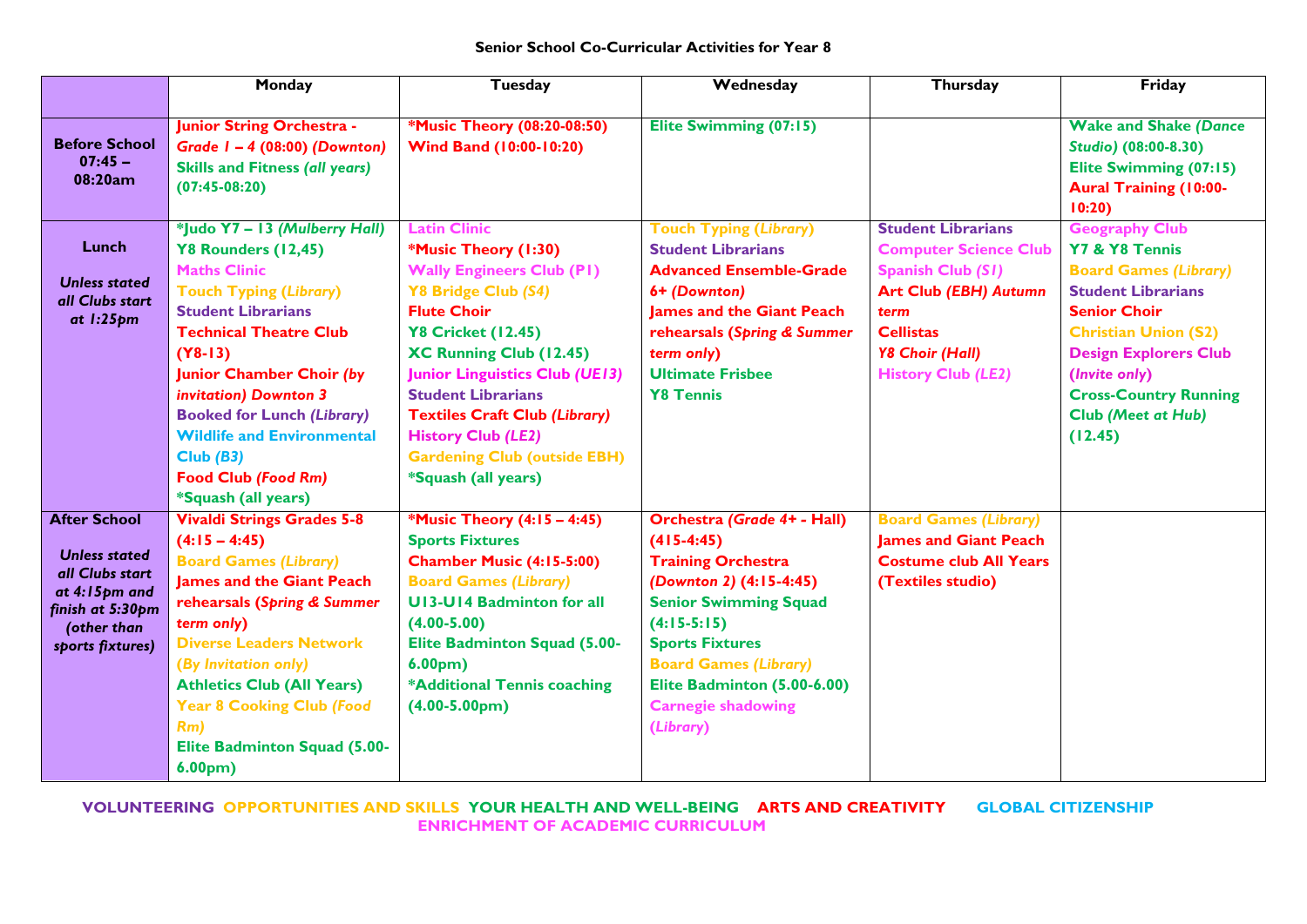|                                                                                                                                        | Monday                                                                                                                                                                                                                                                                                                                                                                                                                                                                                             | <b>Tuesday</b>                                                                                                                                                                                                                                                                                                                                                                                                                                                                                              | Wednesday                                                                                                                                                                                                                                                                                                                       | Thursday                                                                                                                                                                                                           | Friday                                                                                                                                                                                                                             |
|----------------------------------------------------------------------------------------------------------------------------------------|----------------------------------------------------------------------------------------------------------------------------------------------------------------------------------------------------------------------------------------------------------------------------------------------------------------------------------------------------------------------------------------------------------------------------------------------------------------------------------------------------|-------------------------------------------------------------------------------------------------------------------------------------------------------------------------------------------------------------------------------------------------------------------------------------------------------------------------------------------------------------------------------------------------------------------------------------------------------------------------------------------------------------|---------------------------------------------------------------------------------------------------------------------------------------------------------------------------------------------------------------------------------------------------------------------------------------------------------------------------------|--------------------------------------------------------------------------------------------------------------------------------------------------------------------------------------------------------------------|------------------------------------------------------------------------------------------------------------------------------------------------------------------------------------------------------------------------------------|
| <b>Before School</b><br>$07:45 -$<br>08:20am                                                                                           | <b>Junior String Orchestra</b><br>$(Grade I - 4) (08:00)$<br><b>Skills &amp; Fitness 07:45-08:20)</b>                                                                                                                                                                                                                                                                                                                                                                                              | *Music Theory (08.20-08:50)<br><b>Wind Band (10:00-10:20)</b>                                                                                                                                                                                                                                                                                                                                                                                                                                               | Elite Swimming (07:15)                                                                                                                                                                                                                                                                                                          |                                                                                                                                                                                                                    | Elite Swimming (07:15)<br><b>Aural Training (10:00-</b><br>10:20                                                                                                                                                                   |
| <b>Lunch</b><br><b>Unless stated</b><br>all Clubs start<br>at $1:25$ pm                                                                | <b>Maths Clinic</b><br>*Judo Y7 - 13 (Mulberry Hall)<br><b>Touch Typing (Library)</b><br><b>Student Librarians</b><br><b>Technical Theatre Club (Y8-</b><br>13)<br><b>Junior Chamber Choir (by</b><br>invitation) Downton 3<br><b>Duke of Edinburgh Bronze</b><br>(EBH/ICT) from Jan 2022<br><b>Wildlife and Environmental</b><br>Club(B3)<br><i>*Squash (all years)</i><br><b>Y9 Cricket</b><br><b>Y9 Tennis</b><br><b>James and the Giant Peach</b><br>rehearsals (Spring & Summer<br>term only) | <b>Touch Typing (Library)</b><br><b>Latin Clinic</b><br><b>Y9 Tennis</b><br>*Squash (all years)<br><b>Christian Union</b><br>*Music Theory (1:30)<br><b>Art Club (EBH)</b><br><b>Wally Engineers Club (PI)</b><br><b>Bridge Club (LE1/2)</b><br><b>Student Librarians</b><br><b>Flute Choir</b><br>XC Running Club (12.45)<br><b>Linguistics Club (UE13)</b><br><b>Textiles Craft Club (Library)</b><br><b>History Club (LE2)</b><br><b>Gardening Club (outside)</b><br>EBH)<br>Medical society (1.15pm) CI | <b>Touch Typing (Library)</b><br><b>Student Librarians</b><br><b>Advanced Ensemble-Grade 6+</b><br>(Downton)<br><b>James and the Giant Peach</b><br>rehearsals (Spring & Summer<br>term only)<br><b>Y9 Feminist Discussion Group</b><br>(Careers Room)<br>Y9 Greek Club (LE3)<br><b>Ultimate Frisbee</b>                        | <b>Student Librarians</b><br><b>Art Club (EBH) (Spring</b><br>Term)<br><b>Cellistas</b><br><b>Computer Science Club</b><br><b>Y9 Fitness (Fitness</b><br>Suite)<br><b>Y9-Rounders</b><br><b>History Club (LE2)</b> | <b>Duke of Edinburgh Bronze</b><br>(EBHIICT) from Jan 2022<br><b>Student Librarians</b><br><b>Senior Choir</b><br><b>Touch Typing (Library)</b><br><b>Design Explorers club</b><br>(Invite only)<br><b>XC Running Club (12.45)</b> |
| <b>After School</b><br><b>Unless stated</b><br>all Clubs start<br>at 4:15pm and<br>finish at 5:30pm<br>(other than<br>sports fixtures) | <b>Vivaldi Strings Grades 5-8</b><br>$(4:15 - 4:45)$ tbc<br><b>Elite Badminton Squad</b><br>$(5.00-6.00pm)$<br><b>Student Librarians</b><br><b>Board Games (Library)</b>                                                                                                                                                                                                                                                                                                                           | *Music Theory (4:15-4:45)<br><b>Sports Fixtures</b><br><b>UI3-UI4 Badminton for all</b><br>$(4.00 - 5.00)$<br><b>Student Librarians</b><br>Chamber Music (4:15-5:00)<br><b>Board Games (Library)</b><br><b>Elite Badminton Squad</b><br>$(5.00-6.00pm)$<br>*Additional Tennis coaching<br>$(4.00-5.00pm)$                                                                                                                                                                                                   | <b>Senior Swimming Squad</b><br><b>Sports Fixtures</b><br>Orchestra (Grades 4+)4:15-4:45<br><b>Training Orchestra (Downton</b><br>$2)$ (4:15-4:45)<br><b>History Film Club (half-termly)</b><br><b>Student Librarians</b><br><b>Board Games (Library)</b><br>Elite Badminton (5.00-6.00)<br><b>Carnegie shadowing (Library)</b> | <b>Student Librarians</b><br><b>Board Games (Library)</b><br><b>James and Giant Peach</b><br><b>Costume club (Textiles</b><br>studio)                                                                              |                                                                                                                                                                                                                                    |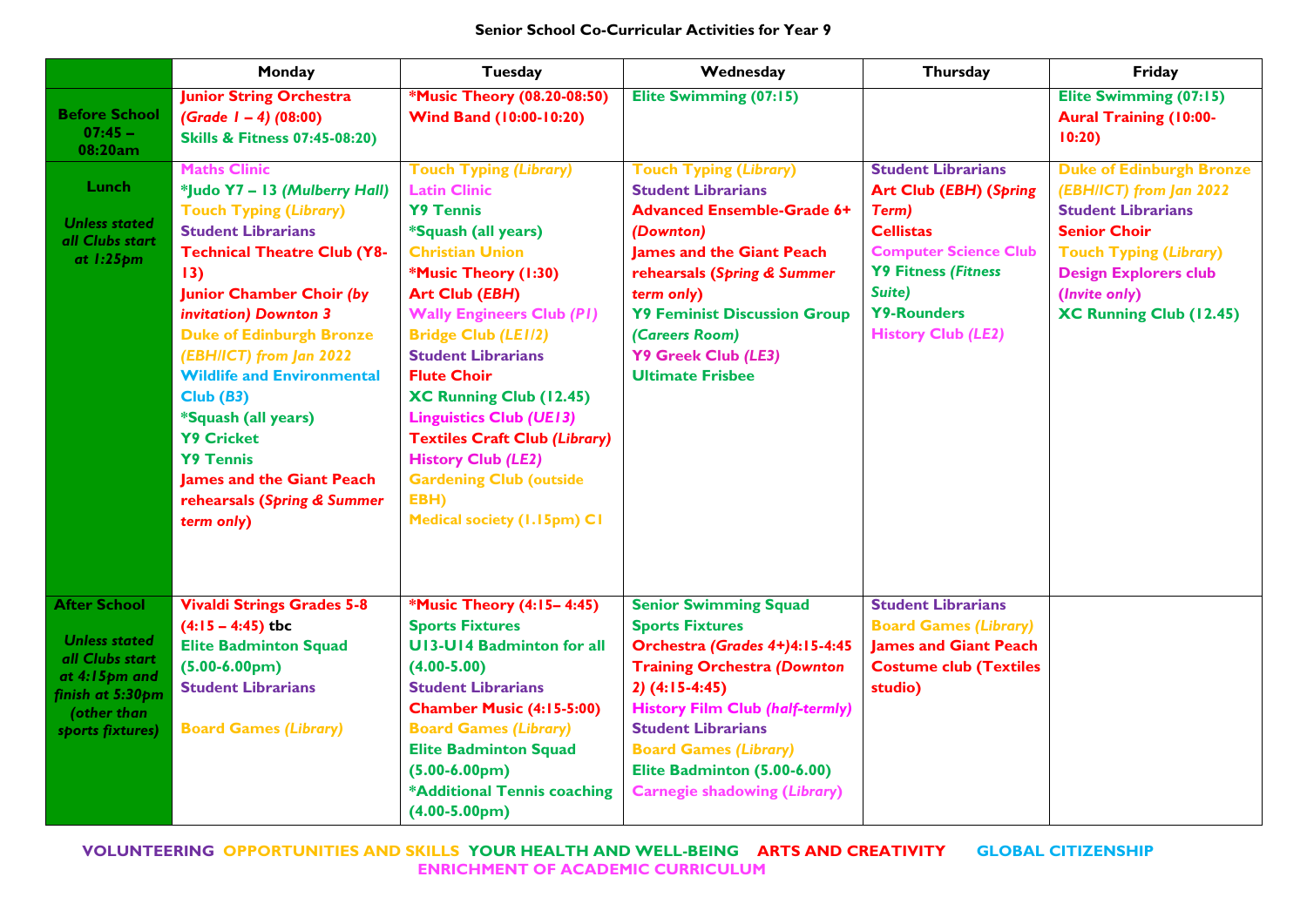## **Senior School Co-Curricular Activities for Year 10**

|                                                                                                                                        | Monday                                                                                                                                                                                                                                                                                                                                     | Tuesday                                                                                                                                                                                                                                                                                                                                                                                                                                          | Wednesday                                                                                                                                                                                                                                                                                                                                                                                                               | Thursday                                                                                                                                                                                                                                                                                         | Friday                                                                                                                                                                                                                                                                 |
|----------------------------------------------------------------------------------------------------------------------------------------|--------------------------------------------------------------------------------------------------------------------------------------------------------------------------------------------------------------------------------------------------------------------------------------------------------------------------------------------|--------------------------------------------------------------------------------------------------------------------------------------------------------------------------------------------------------------------------------------------------------------------------------------------------------------------------------------------------------------------------------------------------------------------------------------------------|-------------------------------------------------------------------------------------------------------------------------------------------------------------------------------------------------------------------------------------------------------------------------------------------------------------------------------------------------------------------------------------------------------------------------|--------------------------------------------------------------------------------------------------------------------------------------------------------------------------------------------------------------------------------------------------------------------------------------------------|------------------------------------------------------------------------------------------------------------------------------------------------------------------------------------------------------------------------------------------------------------------------|
| <b>Before School</b><br>07:45 -08:20am                                                                                                 | <b>Training Orchestra (Grades</b><br>1-4) (Downton)<br><b>Skills &amp; Fitness (07:45-08:20)</b>                                                                                                                                                                                                                                           | *Music Theory (08:20-08:50)<br><b>Wind Band (10:00-10:20)</b><br><b>Senior Games</b>                                                                                                                                                                                                                                                                                                                                                             | Elite Swimming (07:15)                                                                                                                                                                                                                                                                                                                                                                                                  |                                                                                                                                                                                                                                                                                                  | Elite Swimming (07:15)<br><b>Aural Training (10:00-10:20)</b>                                                                                                                                                                                                          |
| Lunch<br><b>Unless stated</b><br>all Clubs start<br>at $1:25$ pm                                                                       | <b>Maths Support</b><br><b>Touch Typing (Library)</b><br>*Judo Y7- 13 (Mulberry Hall)<br><b>Student Librarians</b><br><b>Technical Theatre Club</b><br>$(Y8-13)$<br><b>Senior Chamber Choir (by</b><br>invitation) (Downton 2)<br><b>Wildlife and Environmental</b><br>Club(B3)<br><b>Senior Linguistics (UE13)</b><br>*Squash (all years) | <b>Touch Typing (Library)</b><br><b>Latin Support</b><br><b>Christian Union</b><br>*Music Theory (1:30)<br><b>Bridge Club (LE1/2)</b><br><b>Student Librarians</b><br><b>Flute Choir</b><br><b>YIO Tennis</b><br><b>Running Club (12.45)</b><br><b>Textiles Craft Club (Library)</b><br><b>Y10-13 Discovering Drawing</b><br>*Squash (all years)<br><b>Fitness (Fitness Suite)</b><br>Medical society (1.15pm) C1<br><b>Gardening Club (EBH)</b> | <b>Touch Typing (Library)</b><br>Cellistas (1:30)<br><b>Student Librarians</b><br><b>Advanced Ensemble-Grade</b><br>6+ (Downton)<br><b>Staff and Seniors Reading</b><br><b>Group (Monthly)</b><br><b>Y10 Cricket (12.45)</b><br><b>Ultimate Frisbee</b>                                                                                                                                                                 | <b>Student Librarians</b><br><b>GCSE Art &amp; Textiles</b><br><b>Support (tbc)</b><br><b>Cellistas</b><br><b>Debating Society (Careers</b><br><b>Room</b> )<br><b>Touch Typing (Library)</b><br><b>Photoshop support</b><br>session (Media Suite EBH)<br><b>YIO and YII Rounders</b><br>(12.45) | <b>Student Librarians</b><br><b>Duke of Edinburgh Silver</b><br>(Optional)<br><b>GCSE Art &amp; Textiles</b><br><b>Support (tbc)</b><br><b>Senior Choir</b><br><b>Touch Typing (Library)</b><br><b>GCSE History Support</b><br>(LE2)<br><b>XC Running Club (12.45)</b> |
| <b>After School</b><br><b>Unless stated</b><br>all Clubs start<br>at 4:15pm and<br>finish at 5:30pm<br>(other than<br>sports fixtures) | <b>Athletics Club (All Years)</b><br><b>UI5-UI6 Badminton for All</b><br><b>Vivaldi Strings Grades 5-8</b><br>$(4:15 - 4:45)$<br><b>Student Librarians</b><br><b>3DD GCSE support</b>                                                                                                                                                      | *Music Theory (4:15 - 4:45)<br><b>Sports Fixtures</b><br><b>Student Librarians</b><br><b>GCSE Art &amp; Textiles Support</b><br><b>Chamber Music (4:15-5:00)</b><br><b>Twilight Greek GCSE (UEII)</b><br><b>Twilight Latin GCSE (LE3)</b><br><b>3DD GCSE support tbc</b><br><b>Elite Badminton Squad (5.00-</b><br>6.00 <sub>pm</sub><br>*Additional Tennis coaching<br>$(4.00 - 5.00pm)$                                                        | <b>Duke of Edinburgh Silver</b><br>$(4:00 - 5:00$ ICTI)<br>Senior swimming squad<br>$(4:15-5:15)$<br>Orchestra (Grade 4+) (4:15-<br>4:45)<br><b>Training Orchestra (4:15-</b><br>4:45) (Downton 2)<br><b>Twilight Greek (UEII)</b><br><b>Student Librarians</b><br><b>Sports Fixtures</b><br><b>Greenpower Car Club</b><br>Elite Badminton (5.00-6.00)<br><b>UI5 Senior Lacrosse</b><br><b>Carnegie shadowing (Lib)</b> | <b>Twilight Latin (LE3)</b><br><b>Student Librarians</b><br><b>lames and Giant Peach</b><br><b>Costume club All Years</b><br>(Textiles studio)                                                                                                                                                   |                                                                                                                                                                                                                                                                        |